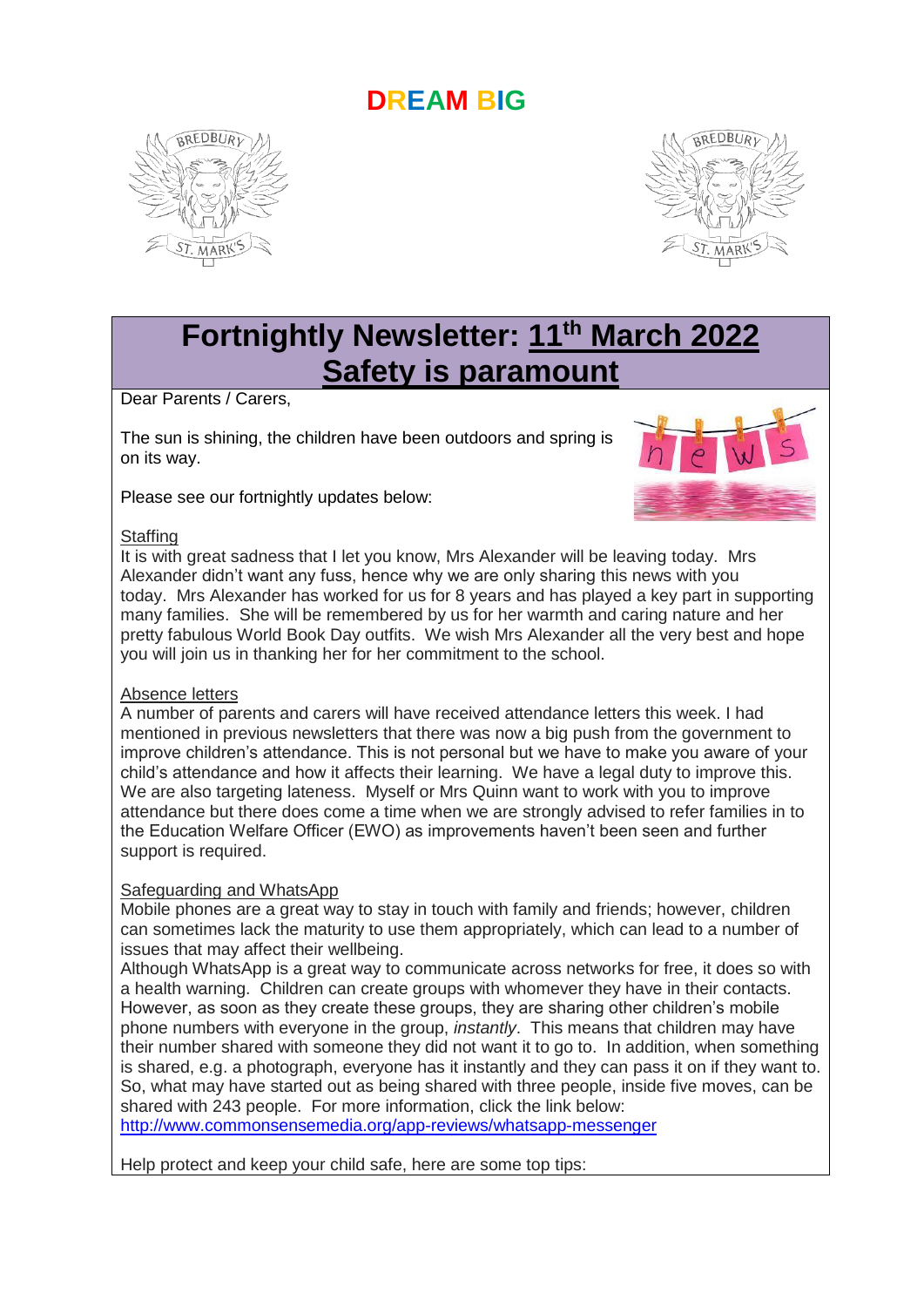- $\triangleright$  Link their phone to your phone so that apps can only be downloaded with your permission. Apple phones can do this through their family sharing facility and with Android, you can download apps like Family Link to link to link to your phones.
- $\triangleright$  Make sure that any social media account that your child has is completely private, and that no one can see their page without permission. Encourage your child to only accept people they know.
- $\triangleright$  Turn off the location sharing facility that most apps have.
- $\triangleright$  Regularly check the content of any chat groups / social media apps your chid has, and check what they have been viewing.
- ⮚ *Leave mobile phones downstairs at bedtime.* From a school point of view, most problems occur after hours when parents think their children are asleep.
- $\triangleright$  Finally, communication is key. When your child gets a new phone, talk to them about some of the issues they may face. Remind them that they should always discuss any concerns they have with a trusted adult and never share anything that is inappropriate or could hurt someone.
- $\triangleright$  Talk to them about respecting privacy and not searching for staff members.

# School events

Next term we will be fully opening our doors to our families. We are restarting our class assemblies on a Friday afternoon and are hoping to invite you to our Friday church services. More information to come.

Thank you for continued support.

Have a wonderful weekend.

Best wishes.

*E. Harding* Mrs Harding

**Headteacher** 

#### **Weekly Worship Focus**

This week we pretended to be judges. Daisy read a news bulletin about some farmers who had cut down 30 trees on farmland as they needed to feed their families. They were not trying to make profit. Unfortunately, the trees were habitat for many birds and animals. The farmers faced the possibly of many years



# **Birthdays**

Birthdays up to the  $12<sup>th</sup>$ March:



We hope you have the best day!

Isabella in Nursery Robbie in in Reception Charlie Joe in Year 5 Aaron in Year 5 Chyna in Year 2 Alfie in Year 6

in prison. The children had to decide whether this was justice.

### **Polite Reminders**

ParentApp - all our communication is now via the ParentApp - we do get many calls to the office asking us things that have been sent out via the App. This may be because you do not have your notifications set up. If you are unsure please come and see Mrs Halfpenny who is a whizz on it!